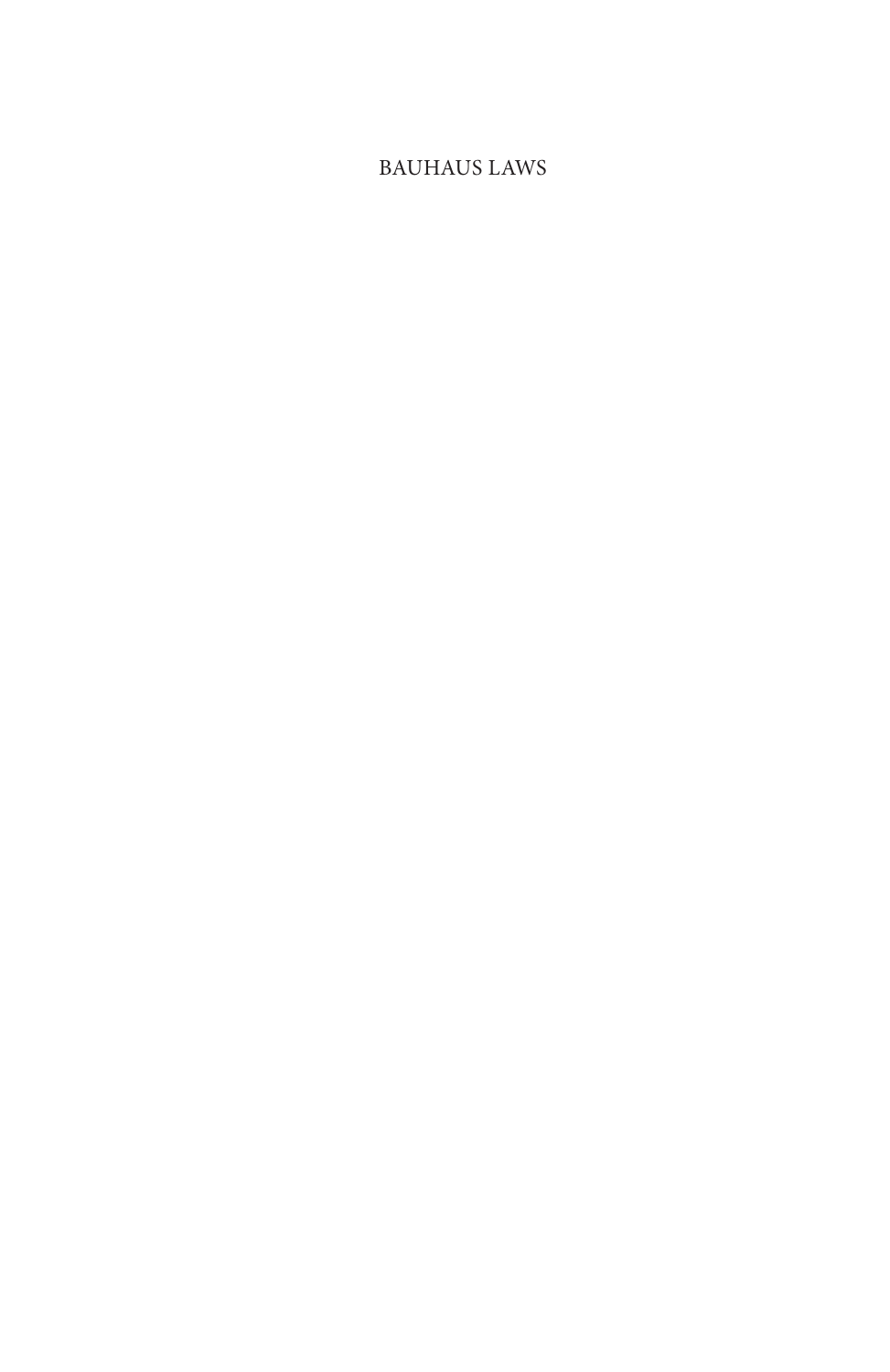

### CLAUSSEN SIMON | STIFTUNG

The translation of this work was funded by the Claussen-Simon-Stiftung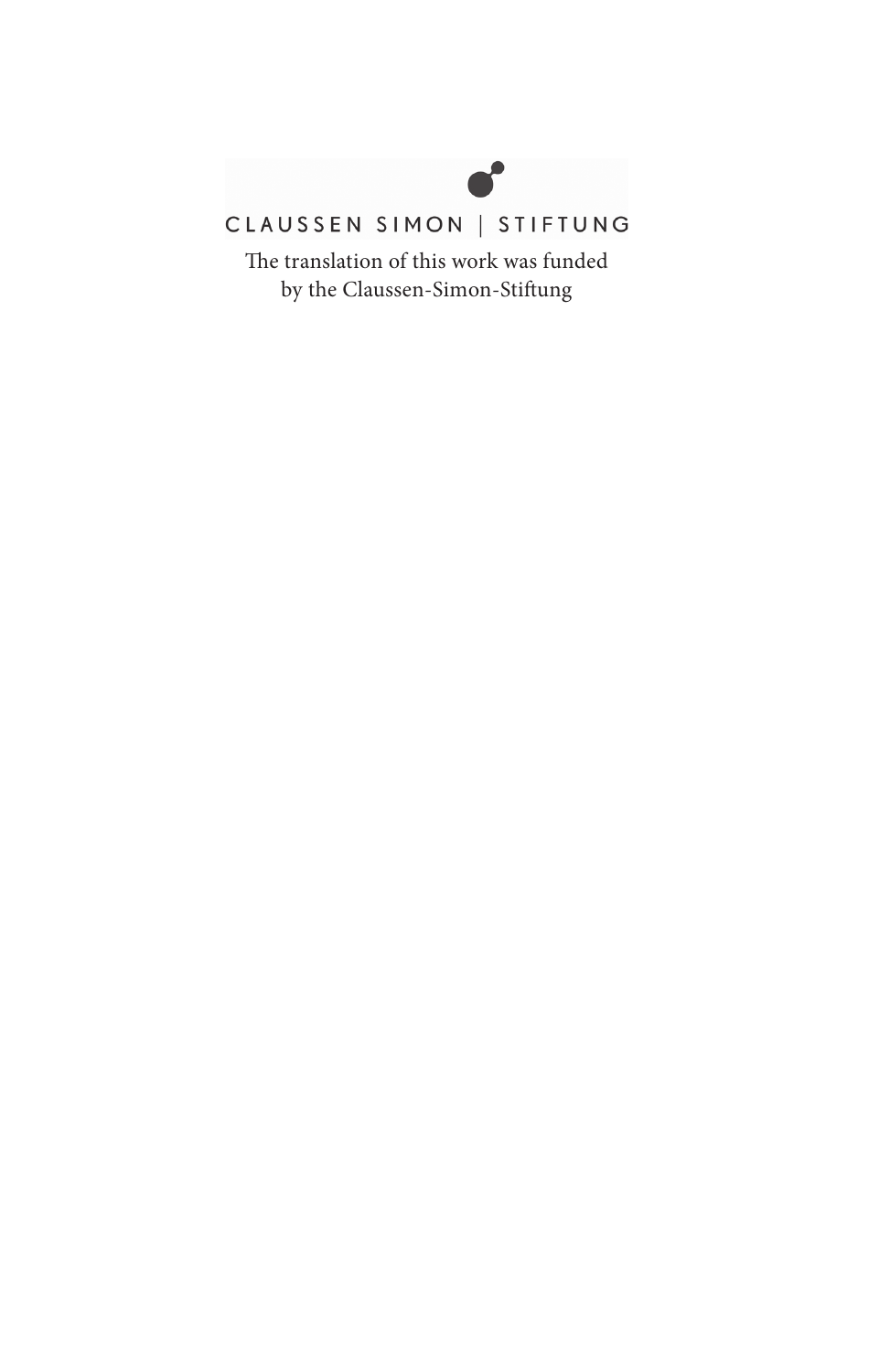# BAUHAUS LAWS

Daniel Damler

*Translated by* David BURNETT

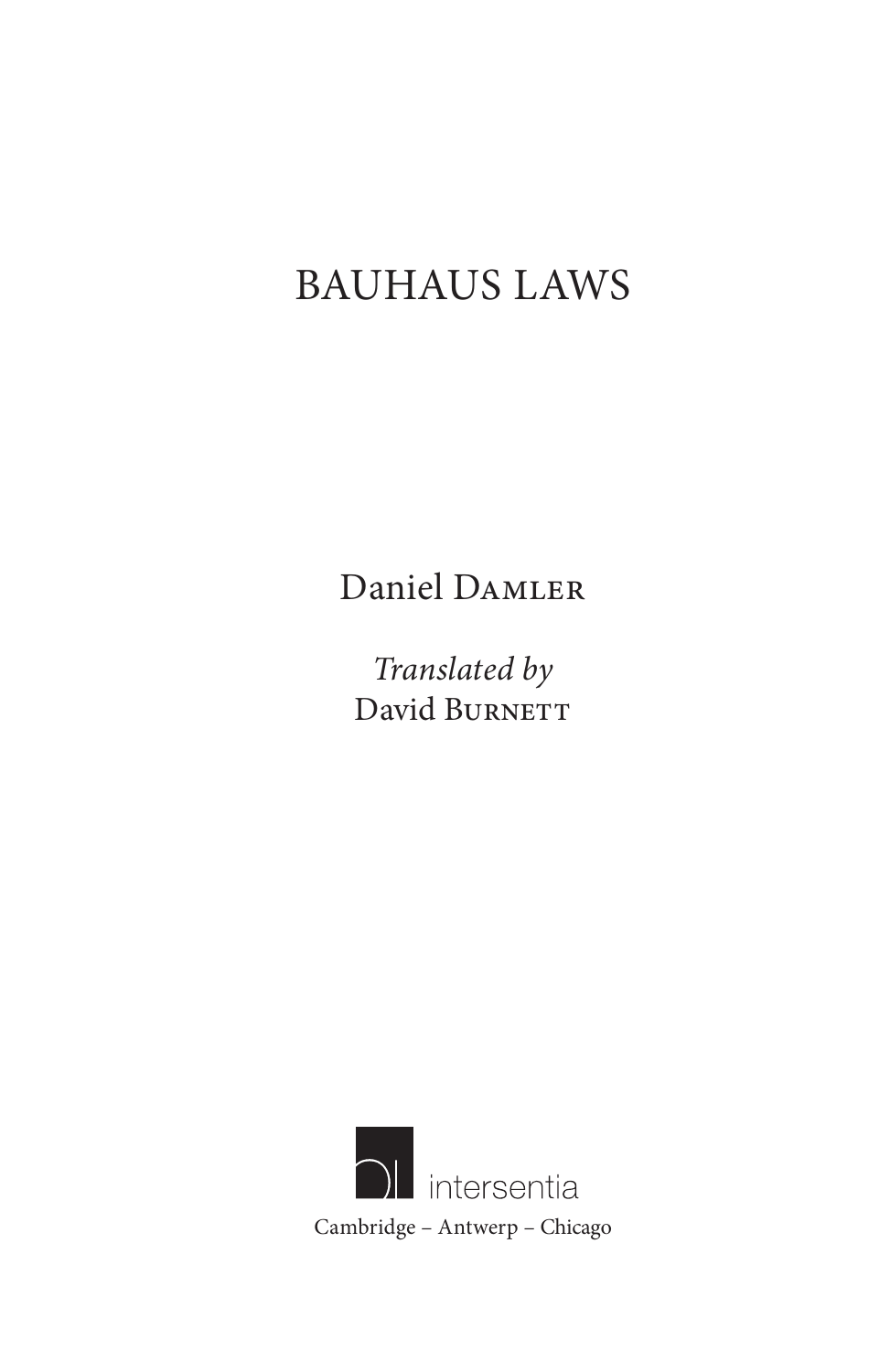Intersentia Ltd Sheraton House | Castle Park Cambridge | CB3 0AX | United Kingdom Tel.: +44 1223 370 170 | Fax: +44 1223 370 169 Email: mail@intersentia.co.uk www.intersentia.com | www.intersentia.co.uk

*Distribution for the UK and Ireland:* NBN International Airport Business Centre, 10 Thornbury Road Plymouth, PL6 7PP United Kingdom Tel.: +44 1752 202 301 | Fax: +44 1752 202 331 Email: orders@nbninternational.com

*Distribution for Europe and all other countries:* Intersentia Publishing nv Groenstraat 31 2640 Mortsel Belgium Tel.: +32 3 680 15 50 | Fax: +32 3 658 71 21 Email: mail@intersentia.be

*Distribution for the USA and Canada:* Independent Publishers Group Order Department 814 North Franklin Street Chicago, IL 60610 USA Tel.: +1 800 888 4741 (toll free) | Fax: +1 312 337 5985 Email: orders@ipgbook.com

 Bauhaus Laws © Daniel Damler 2019

The author has asserted the right under the Copyright, Designs and Patents Act 1988, to be identified as author of this work.

 No part of this book may be reproduced, stored in a retrieval system, or transmitted, in any form, or by any means, without prior written permission from Intersentia, or as expressly permitted by law or under the terms agreed with the appropriate reprographic rights organisation. Enquiries concerning reproduction which may not be covered by the above should be addressed to Intersentia at the address above.

 While we have tried to establish and acknowledge copyright for all material reproduced in this book, and to contact copyright owners, the author and publisher apologise for any accidental infringement and would be pleased to come to a suitable agreement with the rightful copyright owner in each case.

 ISBN 978-1-78068-834-3 D/2019/7849/71 NUR 820

 British Library Cataloguing in Publication Data. A catalogue record for this book is available from the British Library.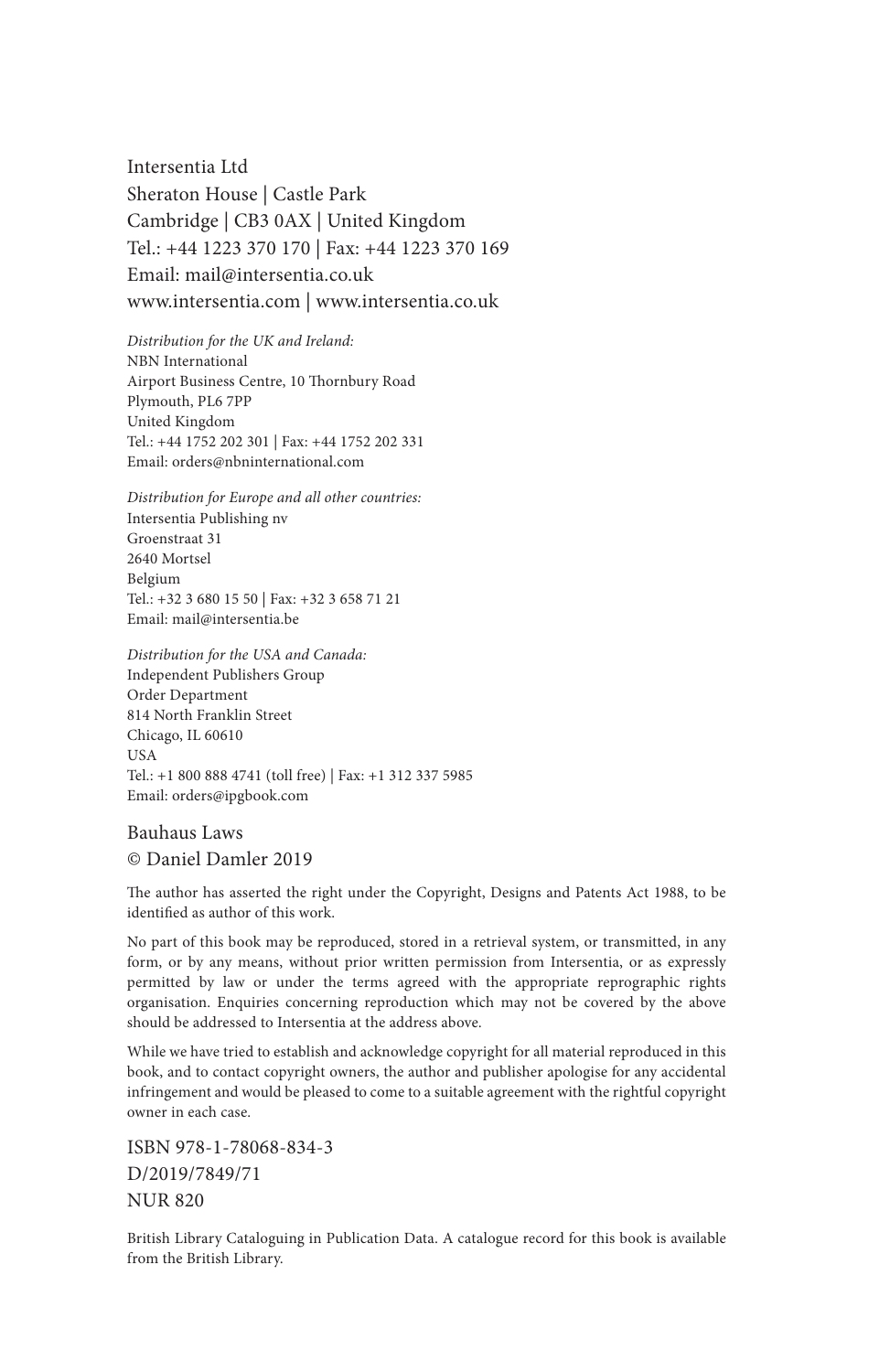### **ACKNOWLEDGEMENTS**

This book is the fruit of many years of studying the influence of architectural and design modernism on legal and political thought. Hence several chapters have already been published elsewhere – though only in German, with one exception. Chapters 1 through 3 are based on my book *Der Staat der klassischen Moderne* , published by Duncker & Humblot, Berlin, in 2012. Chapter 5 is taken from my *Rechts ä sthetik. Sinnliche Analogien im juristischen Denken* , likewise published by Duncker & Humblot, in 2016. The essay "The Synesthesia of Values: How the Ideals of Modernist Design Predisposed and Shaped Fascist Legal and Political Thought," published in *The American Journal of Comparative Law* (Oxford University Press), volume 66 , issue 4, was turned into chapter 3.

 I would like to thank Duncker & Humblot and Oxford University Press for the opportunity to republish these passages in a different context.

 Without the generous support of the Claussen-Simon-Foundation this book would not have been possible. My heartfelt thanks go out to Regina Back and the other members of the board.

Thanks are also due to my intrepid translator David Burnett, who faced the sometimes daunting task of rendering source texts from the 1920s and 1930s into comprehensible English.

Furthermore, I owe a great debt of gratitude to Thomas Duve (Frankfurt am Main), Peter Rawert (Hamburg) and Stefan Vogenauer (Frankfurt am Main).

 Finally, I thank Ann-Christin Maak-Scherpe and Ahmed Hegazi at Intersentia for their professional production.